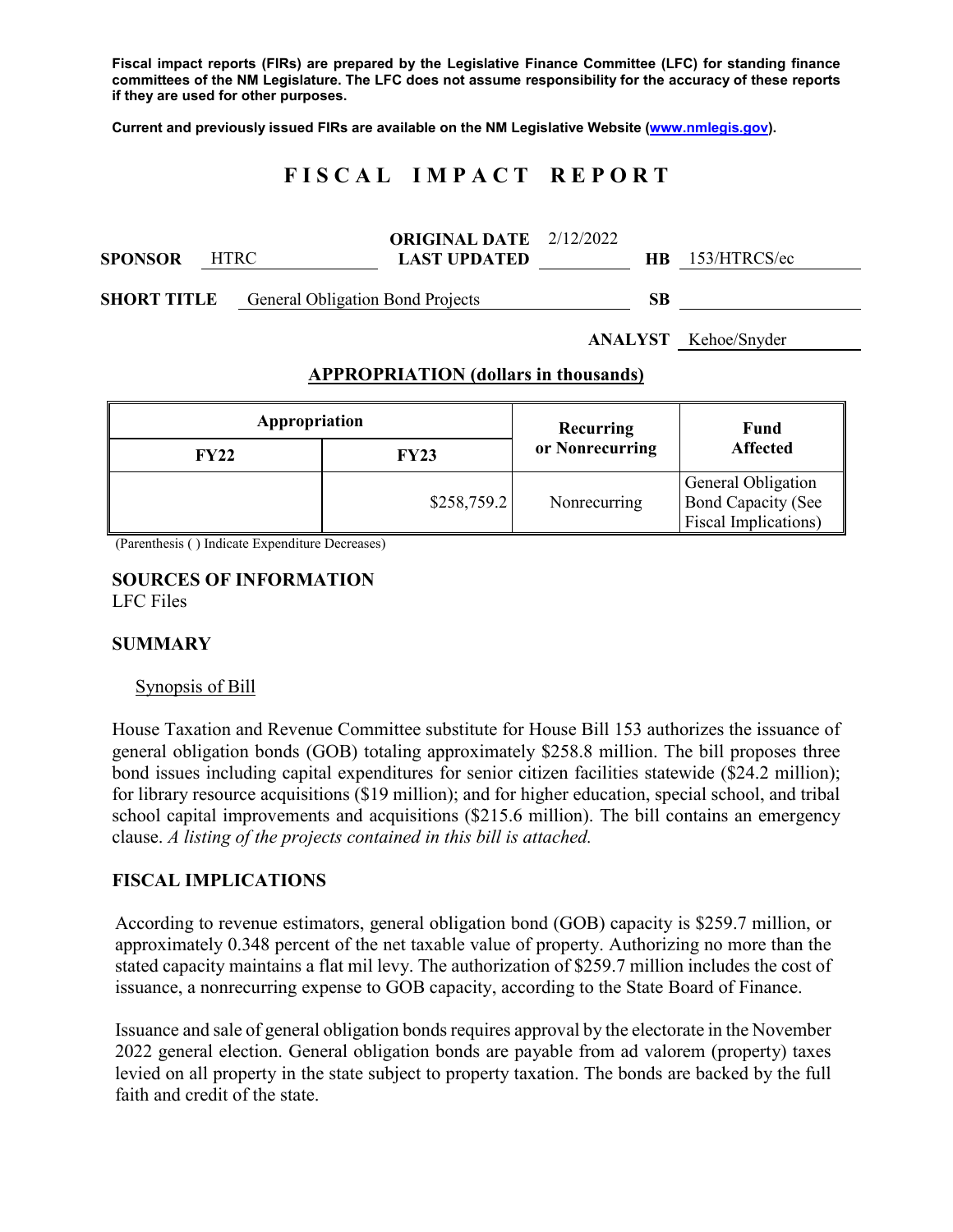## **House Bill 153/HTRCS/ec – Page 2**

If ratified by the voters, general obligation bonds are approved for issuance by the State Board of Finance in spring of 2023 following the general election. The funds authorized in this bill will be available to the recipients in late spring of 2023.

The state agencies and higher education institutions to which money has been appropriated in this bill shall be responsible for monitoring the projects funded in the bill to ensure compliance with the laws and Constitution of New Mexico and shall cause to be reverted any unexpended or unencumbered balance remaining at the earlier of the third full fiscal year after issuance of the bonds or the termination or completion of the specific project. Reverted funds shall be deposited in the debt service fund established by the state treasurer for the purpose of paying the principal and interest on the state's general obligation bonds.

## **SIGNIFICANT ISSUES**

The Aging and Long-Term Services Department (ALTSD) received capital outlay requests totaling \$33.1 million for 93 projects from senior centers statewide; ALTSD recommended 72 projects for just under \$24.2 million. ALTSD and Area Agencies on Aging rated projects statewide by applying criteria and allocating points to prioritize projects in five categories: code compliance, meals and other equipment, vehicles, construction and major additions, and for plan and design. The senior center projects in this bill were recommended in their entirety by ALTSD. The bill includes \$1.72 million requested by the governor for tribal senior centers unable to apply for funds during the pandemic. Senior centers include: Pueblo of Laguna (\$123 thousand), Pueblo of Acoma (\$75 thousand), Taos Pueblo (\$822 thousand), San Felipe Pueblo (\$100 thousand), Pojoaque Pueblo (\$100 thousand), and Santa Clara Pueblo (\$500 thousand).

The New Mexico Library Association requested \$19 million on behalf of public libraries, public school libraries, academic libraries, and tribal public libraries. Public and tribal libraries will continue to allocate the funding based on county populations and library service areas, as required by regulation. Public school libraries distribute bond funds with a base grant to each public and charter school with an operating school library, with remaining funds distributed by per capita student count by building. About two-thirds of funding for New Mexico college and university libraries will be distributed based on full-time-equivalent student enrollment and the remaining one-third will be used to collaboratively purchase electronic resources (academic journals, electronic reference books, electronic books, and educational films) for all students regardless of institution or course work, particularly in rural areas.

Institutions of higher education, special schools, and tribal schools requested \$423.3 million for capital needs statewide. The bill proposes approximately \$215.6 million for projects at institutions. The largest projects include \$45 million for a Center for Collaborative Art and Technology at the University of New Mexico, \$36 million for renovations and expansion to the Children's Psychiatric Center at the University of New Mexico Health Sciences Center, \$22.5 million for College of Engineering at New Mexico State University, \$15 million for a trades and applied technologies facility at Central New Mexico Community College, \$13.5 million for renovations to the Health and Social Sciences building and O'Donnell Hall at New Mexico State University, and \$9 million for a Student Academic Services building at Eastern New Mexico University.

## **OTHER SUBSTANTIVE ISSUES**

The Higher Education Department (HED) held virtual hearings for capital outlay requests with all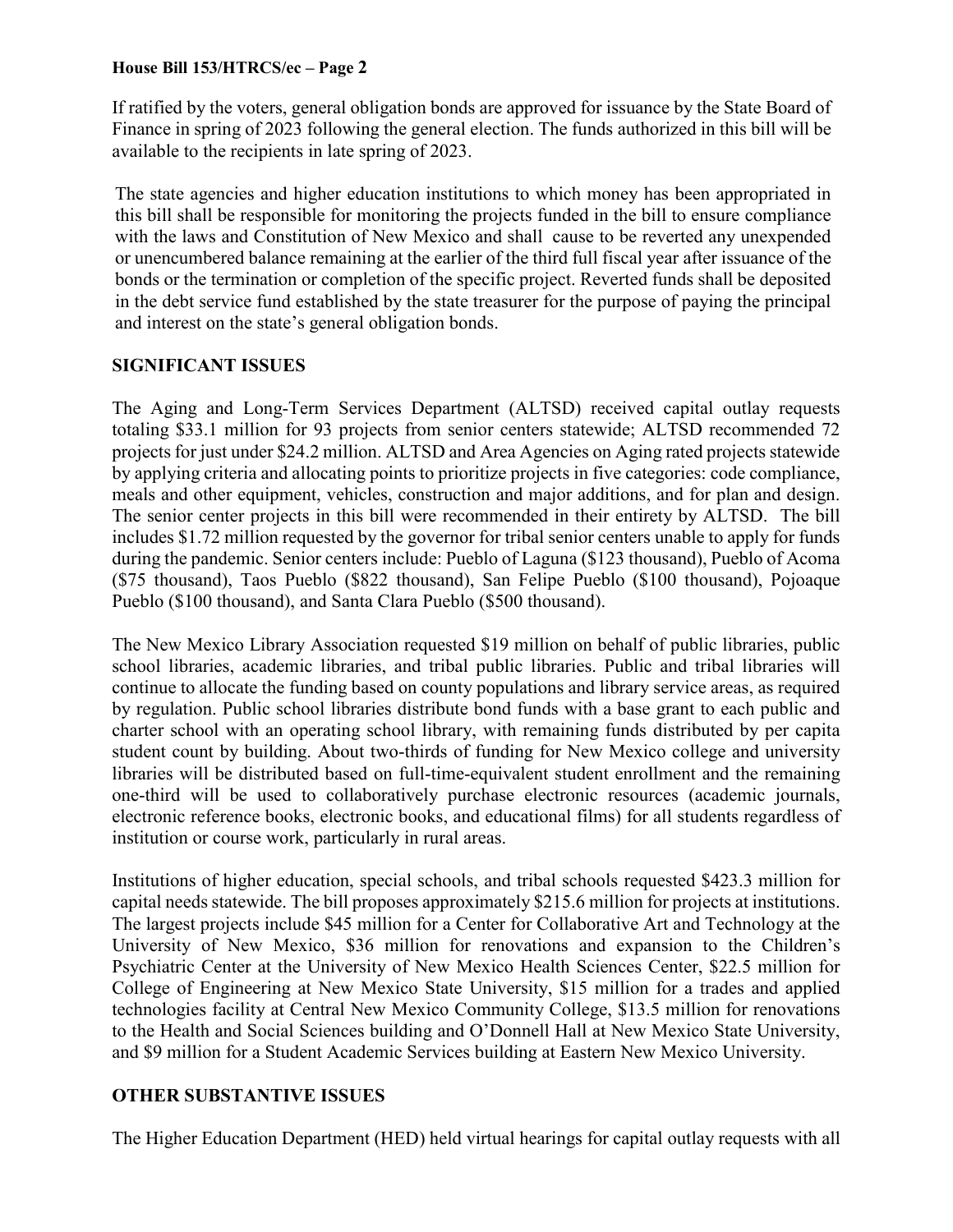## **House Bill 153/HTRCS/ec – Page 3**

post-secondary education institutions, the special schools, and tribal schools (Diné College, Southwestern Indian Polytechnic Institute, and Navajo Technical University). The Higher Education Capital Committee consists of representatives of HED, Department of Finance and Administration, Energy Minerals and Natural Resources, and the Legislative Finance Committee staff representative.

The proposed projects in the bill for consideration by the full Legislature were based on the following criteria:

- Student, faculty, and public safety;
- Project completion;
- Funding from other sources;
- Facility condition index;
- Instructional & General ( $1 \& G$ ) and space utilization;
- Energy-efficiency standards;
- Full-time student enrollment trends;
- Programmatic use of building; and
- Project readiness.

SGS/LMK /al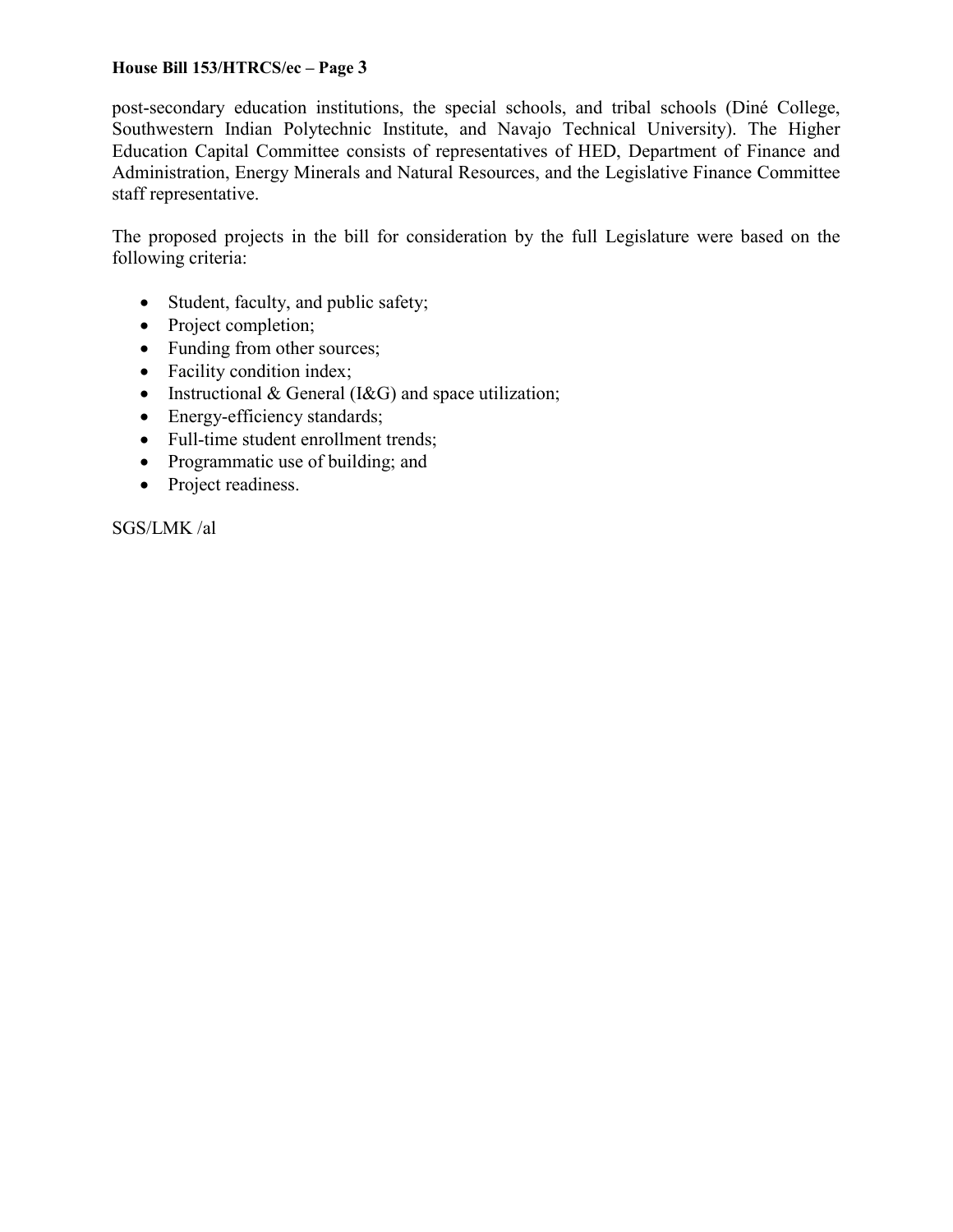# **General Obligation Bond Projects**

**Funded Projects by Question**

### **Legislative Council Service**

**55th Legislature, 2nd Session, 2022**

|      |                                              |              |               |               | Total             |
|------|----------------------------------------------|--------------|---------------|---------------|-------------------|
| ID   | <b>Project Title</b>                         | <b>Track</b> | <b>Agency</b> | <b>County</b> | <b>Amount</b>     |
| 6011 | RAYMOND G. SANCHEZ SENIOR CTR-REN            |              | <b>ALTS</b>   | Bernalillo    | 235,000           |
| 6010 | WHISPERING PINES SENIOR CTR-REN              |              | <b>ALTS</b>   | Bernalillo    | 457,000           |
| 6028 | <b>BARELAS SENIOR CTR-EQUIP</b>              |              | <b>ALTS</b>   | Bernalillo    | 40,141            |
| 6058 | CASA SENIOR TRANSPORTATION-VEH               |              | <b>ALTS</b>   | Bernalillo    | 375,050           |
| 6015 | <b>HIGHLAND SENIOR CTR-REN</b>               |              | <b>ALTS</b>   | Bernalillo    | 353,358           |
| 6013 | NORTH VALLEY SENIOR CTR-REN                  |              | <b>ALTS</b>   | Bernalillo    | 2,971,442         |
| 6019 | PALO DURO SENIOR CTR-REN                     |              | <b>ALTS</b>   | Bernalillo    | 1,000,000         |
| 6014 | <b>GLENWOOD SENIOR CTR-REN</b>               |              | <b>ALTS</b>   | Catron        | 90,000            |
| 6057 | <b>GLENWOOD SENIOR CTR-VEH</b>               |              | <b>ALTS</b>   | Catron        | 52,000            |
| 6030 | <b>QUEMADO SENIOR CTR-EQUIP</b>              |              | <b>ALTS</b>   | Catron        | 92,500            |
| 6029 | RESERVE SENIOR CTR-EQUIP                     |              | <b>ALTS</b>   | Catron        | 40,000            |
| 6018 | RESERVE SENIOR CTR-REN                       |              | <b>ALTS</b>   | Catron        | 40,000            |
| 6072 | ACOMA PUEBLO SENIOR CTR-REN                  |              | <b>ALTS</b>   | Cibola        | 75,000            |
| 6071 | LAGUNA PUEBLO SENIOR CTR-CONSTRUCT           |              | <b>ALTS</b>   | Cibola        | 123,000           |
| 6001 | LA CASA SENIOR CTR-CODECOMPLY                |              | <b>ALTS</b>   | Curry         | 43,500            |
| 6070 | FORT SUMNER SENIOR CTR-PLAN                  |              | <b>ALTS</b>   | De Baca       | 75,000            |
| 6060 | FORT SUMNER SENIOR CTR-VEH                   |              | <b>ALTS</b>   | De Baca       | 50,000            |
| 6009 | <b>FRANK O'BRIEN PAPEN COMMUNITY CTR-REN</b> |              | <b>ALTS</b>   | Dona Ana      | 35,000            |
| 6066 | ROBERT P. MUNSON SENIOR CTR-CONSTRUCT        |              | <b>ALTS</b>   | Dona Ana      | 666,199           |
| 6050 | ROBERT P. MUNSON SENIOR CTR-VEH              |              | <b>ALTS</b>   | Dona Ana      | 110,000           |
| 6012 | ALEJANDRO RUIZ SENIOR CTR REN                |              | <b>ALTS</b>   | Eddy          | 1,352,442         |
| 6056 | ALEJANDRO RUIZ SENIOR CTR-VEH                |              | <b>ALTS</b>   | Eddy          | 162,024           |
| 6055 | <b>GILA SENIOR CTR-VEH</b>                   |              | <b>ALTS</b>   | Grant         | 38,200            |
| 6049 | MIMBRES SENIOR CTR-VEH                       |              | <b>ALTS</b>   | Grant         | 38,200            |
| 6040 | SANTA CLARA SENIOR CTR-VEH                   |              | <b>ALTS</b>   | Grant         | 38,200            |
| 6048 | <b>HOBBS SENIOR CTR-VEH</b>                  |              | <b>ALTS</b>   | Lea           | 60,500            |
| 6042 | <b>CAPITAN SENIOR CTR-VEH</b>                |              | <b>ALTS</b>   | Lincoln       | 34,284            |
| 6046 | CARRIZOZO SENIOR CTR-VEH                     |              | <b>ALTS</b>   | Lincoln       | 48,429            |
| 6047 | <b>CORONA SENIOR CTR-VEH</b>                 |              | <b>ALTS</b>   | Lincoln       | 34,284            |
| 6043 | HONDO SENIOR CTR-VEH                         |              | <b>ALTS</b>   | Lincoln       | 30,000            |
| 6004 | RUIDOSO COMMUNITY CTR-REN                    |              | <b>ALTS</b>   | Lincoln       | 94,000            |
| 6045 | RUIDOSO DOWNS SENIOR CTR-VEH                 |              | <b>ALTS</b>   | Lincoln       | 48,429            |
| 6008 | DEMING SENIOR CTR-REN                        |              | <b>ALTS</b>   | Luna          | 57,579            |
| 6063 | <b>GALLUP SENIOR CTR-CONSTRUCT</b>           |              | <b>ALTS</b>   | McKinley      | 5,415,300         |
| 6051 | <b>GALLUP SENIOR CTR-VEH</b>                 |              | <b>ALTS</b>   | McKinley      | 76,000            |
| 6016 | <b>LOGAN SENIOR CTR-REN</b>                  |              | <b>ALTS</b>   | Quay          | 62,262            |
| 6053 | ALCALDE SENIOR CTR-VEH                       |              | ALTS          | Rio Arriba    | 70,000            |
| 6068 | CHAMA SENIOR CTR-PLAN                        |              | <b>ALTS</b>   | Rio Arriba    | 75,000            |
| 6044 | CHIMAYO LA ARBOLEDA SENIOR CTR-VEH           |              | <b>ALTS</b>   | Rio Arriba    | 70,000            |
| 6052 | COYOTE SENIOR CTR-VEH                        |              | <b>ALTS</b>   | Rio Arriba    | 70,000            |
| 6059 | BEATRICE MARTINEZ SENIOR CTR-VEH             |              | <b>ALTS</b>   | Rio Arriba    | 90,000            |
| 6054 | ESPANOLA SENIOR CTR-VEH                      |              | <b>ALTS</b>   | Rio Arriba    | 70,000            |
| 6076 | SANTA CLARA PUEBLO ADULT DAY CARE CTR-REN    |              | <b>ALTS</b>   | Rio Arriba    | 500,000           |
| 6006 | SANTA CLARA PUEBLO ADULT DAY CARE-REN        |              | <b>ALTS</b>   | Rio Arriba    | 116,237           |
| 6024 | <b>BLANCO SENIOR CTR-EQUIP</b>               |              | <b>ALTS</b>   | San Juan      | 24,000            |
| 6037 | <b>BLANCO SENIOR CTR-VEH</b>                 |              | <b>ALTS</b>   | San Juan      | 55,000            |
| 6023 | LOWER VALLEY SENIOR CTR-EQUIP                |              | <b>ALTS</b>   | San Juan      | 24,000            |
| 6003 | <b>BLOOMFIELD SENIOR CTR-REN</b>             |              | <b>ALTS</b>   | San Juan      | 35,000            |
| 6022 | LAS VEGAS SENIOR CTR-EQUIP                   |              | <b>ALTS</b>   | San Miguel    |                   |
| 6036 | LAS VEGAS SENIOR CTR-VEH                     |              | <b>ALTS</b>   | San Miguel    | 130,000           |
| 6007 | BERNALILLO SENIOR CTR-REN                    |              | <b>ALTS</b>   | Sandoval      | 140,000<br>25,810 |
| 6038 | BERNALILLO SENIOR CTR-VEH                    |              | <b>ALTS</b>   | Sandoval      | 30,000            |
| 6039 | PENA BLANCA CMTY CTR-VEH                     |              | <b>ALTS</b>   | Sandoval      | 30,208            |
|      |                                              |              |               |               |                   |

**Thursday, February 10, 2022 Page 1 of 3** Funded Projects by Ballot Initiative **Page 1 of 3** Page 1 of 3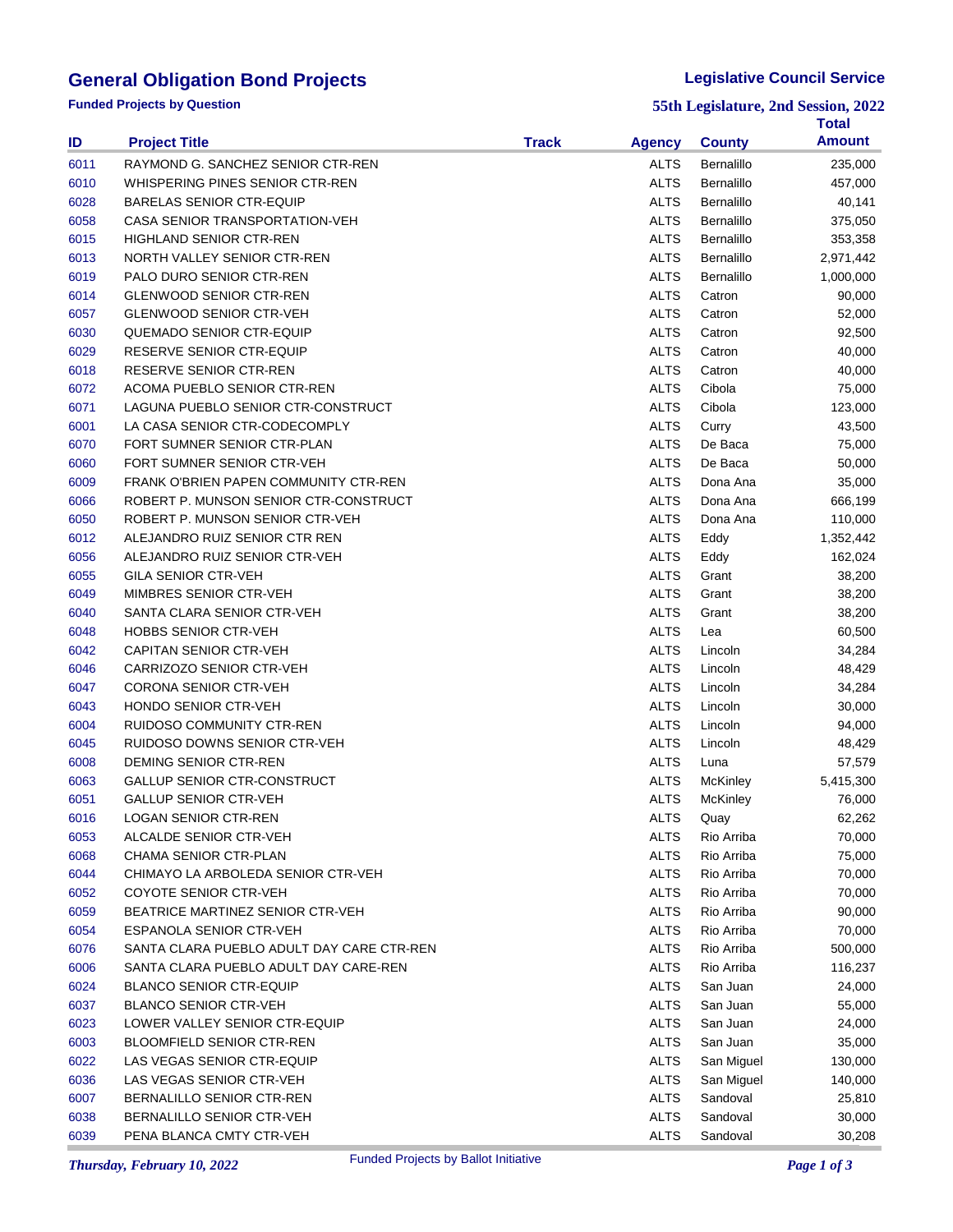# **General Obligation Bond Projects**

**Funded Projects by Question**

#### **Legislative Council Service**

**55th Legislature, 2nd Session, 2022**

|      |                                                    |              |               |                   | Total         |
|------|----------------------------------------------------|--------------|---------------|-------------------|---------------|
| ID   | <b>Project Title</b>                               | <b>Track</b> | <b>Agency</b> | <b>County</b>     | <b>Amount</b> |
| 6061 | <b>BROADMOOR SENIOR CTR-CONSTRUCT</b>              |              | ALTS          | Sandoval          | 774,569       |
| 6005 | <b>MEADOWLARK SENIOR CTR-REN</b>                   |              | ALTS          | Sandoval          | 226,474       |
| 6074 | SAN FELIPE PUEBLO SENIOR CTR-VEH                   |              | ALTS          | Sandoval          | 100,000       |
| 6020 | CHIMAYO SENIOR CTR/BENNY CHAVEZ-REN                |              | ALTS          | Santa Fe          | 500,000       |
| 6067 | SANTA CRUZ SENIOR CTR-CONSTRUCT                    |              | ALTS          | Santa Fe          | 2,041,441     |
| 6075 | POJOAQUE PUEBLO SENIOR CTR-REN                     |              | ALTS          | Santa Fe          | 100,000       |
| 6021 | MARY ESTHER GONZALES SENIOR CTR-EQUIP              |              | <b>ALTS</b>   | Santa Fe          | 235,630       |
| 6035 | PASATIEMPO SENIOR CTR-EQUIP                        |              | ALTS          | Santa Fe          | 65,805        |
| 6062 | AMALIA SENIOR CTR-CONSTRUCT                        |              | ALTS          | Taos              | 1,450,000     |
| 6064 | QUESTA SENIOR CTR-CONSTRUCT                        |              | ALTS          | Taos              | 727,587       |
| 6073 | TAOS PUEBLO ADULT DAY CARE CTR-CONSTRUCT           |              | ALTS          | Taos              | 822,000       |
| 6002 | <b>ESTANCIA SENIOR CTR-REN</b>                     |              | ALTS          | Torrance          | 169,621       |
| 6069 | <b>MORIARTY SENIOR CTR-PLAN</b>                    |              | ALTS          | Torrance          | 53,599        |
| 6017 | <b>MOUNTAINAIR SENIOR CTR-REN</b>                  |              | ALTS          | Torrance          | 158,861       |
| 6026 | <b>BELEN SENIOR CTR-EQUIP</b>                      |              | ALTS          | Valencia          | 58,000        |
| 6065 | DEL RIO SENIOR CTR-CONSTRUCT                       |              | ALTS          | Valencia          | 460,000       |
| 6025 | DEL RIO SENIOR CTR-EQUIP                           |              | ALTS          | Valencia          | 58,000        |
| 6027 | <b>MEADOW LAKE SENIOR CTR-EQUIP</b>                |              | <b>ALTS</b>   | Valencia          | 73,000        |
| 6041 | <b>BOSQUE FARMS CMTY CTR-VEH</b>                   |              | <b>ALTS</b>   | Valencia          | 55,000        |
|      | Subtotal for question 1                            |              |               |                   | 24,199,165    |
|      |                                                    |              |               |                   |               |
| 5002 | CAD PUBLIC LIBRARY RESOURCES & EQUIP               |              | CAD           | Statewide         | 6,000,000     |
| 5004 | CAD TRIBAL LIBRARY RESOURCES & EQUIP               |              | CAD           | Statewide         | 1,000,000     |
| 5003 | <b>HED ACADEMIC LIBRARY RESOURCES</b>              |              | HED           | Statewide         | 6,000,000     |
| 5001 | PED PUBLIC SCHOOL LIBRARY RESOURCES                |              | PED           | Statewide         | 6,000,000     |
|      | Subtotal for question 2                            |              |               |                   | 19,000,000    |
| 5024 | CNMCC TRADES & APPLIED TECH FCLTY CONSTRUCT        |              | HED           | Bernalillo        | 15,000,000    |
| 5032 | NMSD PRESCHOOL ADDITION CONSTRUCT & REN            |              | <b>NMSD</b>   | Bernalillo        | 1,400,000     |
| 5013 | UNM CTR FOR COLLABORATIVE ART & TECH CONSTRUCT     |              | UNM           | Bernalillo        | 45,000,000    |
| 5014 | UNM HEALTH SCIENCES CTR CHILD PSYCH CTR EXPAND     |              | UNM           | <b>Bernalillo</b> | 36,000,000    |
| 5035 | NMMI BATES HALL DINING HALL EXPAND                 |              | <b>NMMI</b>   | Chaves            | 4,000,000     |
| 5016 | ENMU-ROSWELL OT PE ARTS & SCIENCE CTRS FIRE SUPPR  |              | ENMU          | Chaves            | 2,475,000     |
| 5019 | NMSU-GRANTS MARTINEZ HALL IMPROVE                  |              | <b>NMSU</b>   | Cibola            | 1,250,000     |
| 5025 | <b>CCC INFRA IMPROVE</b>                           |              | HED           | Curry             | 1,685,000     |
| 5009 | NMSU COLLEGE OF ENGR/THOMAS & BROWN HALL REPLC     |              | <b>NMSU</b>   | Dona Ana          | 22,500,000    |
| 5010 | NMSU HEALTH & SOCIAL SCIENCES BLDG & O'DONNELL HAL |              | <b>NMSU</b>   | Dona Ana          | 13,500,000    |
| 4017 | NMSU NMDA BLDG PH 3 REN                            |              | <b>NMSU</b>   | Dona Ana          | 10,500,000    |
| 5011 | NMSU NURSING SKILLS & SIM CTR EXPAND               |              | <b>NMSU</b>   | Dona Ana          | 2,000,000     |
| 5018 | NMSU-DONA ANA CMTY COLLEGE INFRA & ROOF IMPROVE    |              | <b>NMSU</b>   | Dona Ana          | 1,350,000     |
| 4075 | WNMU GRAHAM GYM REN                                |              | WNMU Grant    |                   | 2,000,000     |
| 5008 | NMIMT PLAYAS RESEARCH CTR INFRA UPGRADE            |              |               | NMIMT Hidalgo     | 5,000,000     |
| 5027 | NMJC VOCATIONAL TRADES BLDG CONSTRUCT              |              | HED           | Lea               | 2,100,000     |
| 5021 | UNM-LOS ALAMOS CAMPUSWIDE INFRA REN                |              | <b>UNM</b>    | Los Alamos        | 1,300,000     |
| 5015 | WNMU DEMING LEARNING CTR CONSTRUCT                 |              | <b>WNMU</b>   | Luna              | 2,000,000     |
| 5020 | UNM-GALLUP GURLEY HALL INFRA IMPROVE               |              | <b>UNM</b>    | <b>McKinley</b>   | 3,000,000     |
| 5034 | NAVAJO TECH UNIVERSITY INTERDISCIPLINARY BLDG CON  |              | <b>HED</b>    | <b>McKinley</b>   | 4,000,000     |
| 5031 | NMBVI RESIDENTIAL COTTAGE CONSTRUCT                |              | NMBVI Otero   |                   | 4,000,000     |
| 5012 | NNMSS CAMPUSWIDE INFRA UPGRADE                     |              |               | NNMSS Rio Arriba  | 3,000,000     |
| 5005 | ENMU STUDENT ACADEMIC SRVCS BLDG CONSTRUCT         |              | ENMU          | Roosevelt         | 9,000,000     |
| 5028 | SJC INFO TECH INFRA MASTER PLAN & CONSTRUCT        |              | HED           | San Juan          | 3,000,000     |
| 5033 | DINE COLLEGE SOUTH CAMPUS STUDENT SRVCS FCLTY PL   |              | HED           | San Juan          | 5,000,000     |
| 5026 | LCC HVAC UPGRADE                                   |              | HED           | San Miguel        | 1,500,000     |

I.